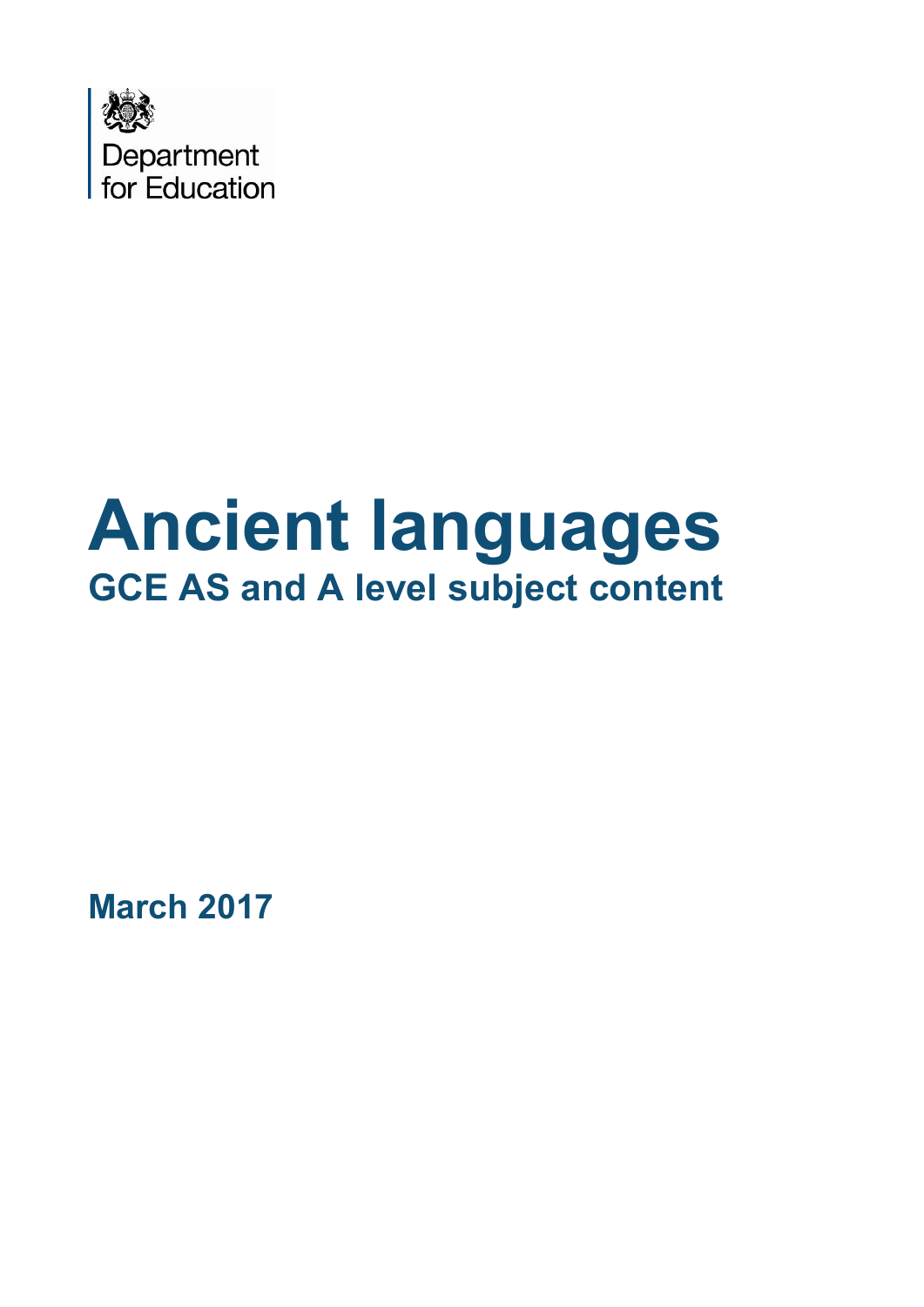# **Contents**

| The content for ancient languages AS and A level              | 3 |
|---------------------------------------------------------------|---|
| Introduction                                                  | 3 |
| Aims and objectives                                           | 3 |
| Prior knowledge                                               | 3 |
| Subject content                                               | 3 |
| Knowledge and understanding of the language                   | 4 |
| Knowledge and understanding of literature, society and values | 5 |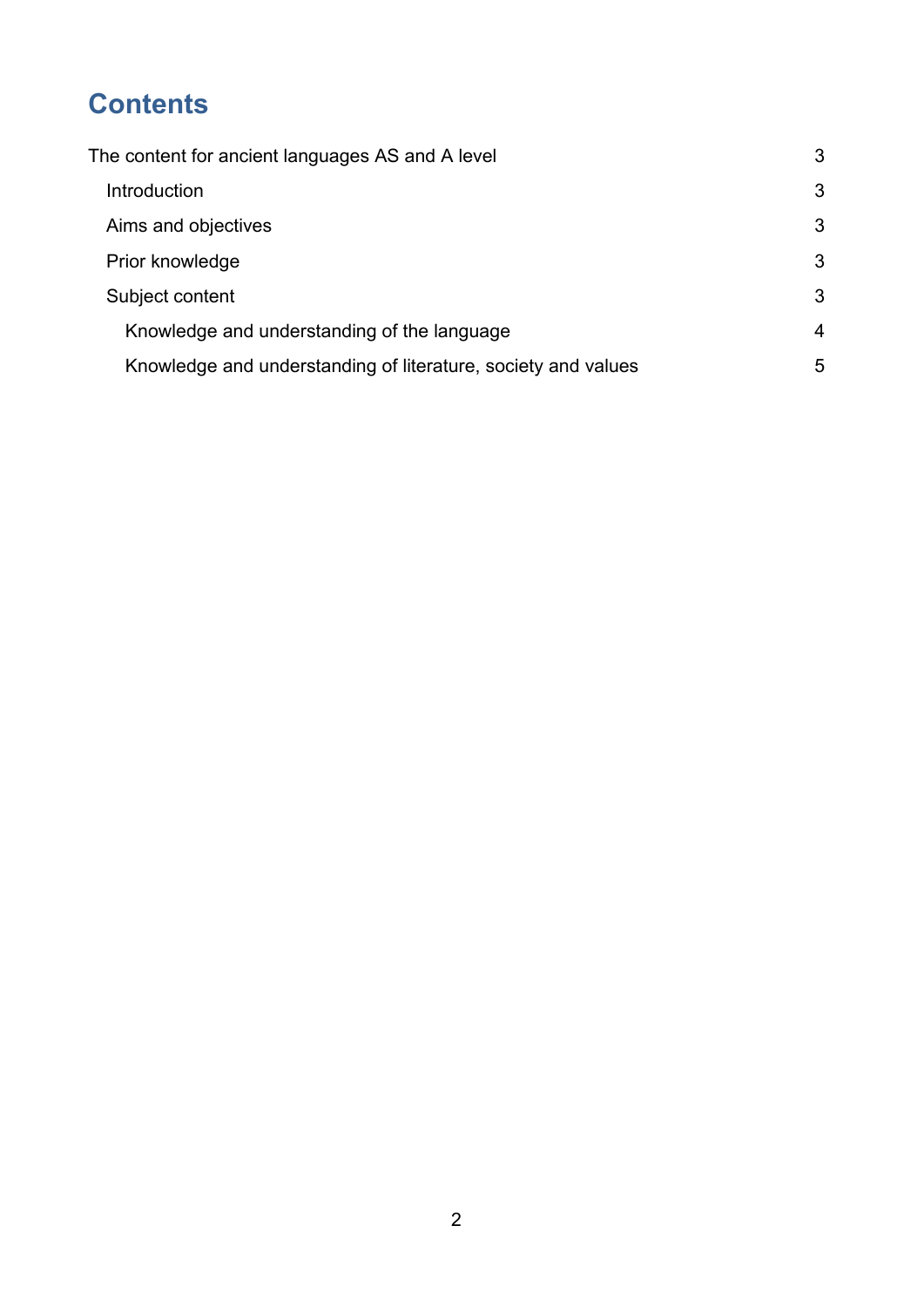## <span id="page-2-0"></span>**The content for ancient languages AS and A level**

### <span id="page-2-1"></span>**Introduction**

1. AS and A level subject content sets out the knowledge, understanding and skills common to all AS and A level subject specifications in ancient languages.

## <span id="page-2-2"></span>**Aims and objectives**

- 2. AS and A level specifications in an ancient language should enable students to:
	- develop an appropriate level of competence in the language studied
	- acquire the language skills which enable a student to read literary texts, both prose and verse<sup>[1](#page-2-5)</sup>, in the original language
	- develop an interest in, and enthusiasm for, the literary, historical and cultural features of the ancient world
	- acquire the literary skills which enable students to read ancient literature, both prose and verse, in its original language with appropriate attention to literary techniques, styles and genres
	- apply analytical and evaluative skills at an appropriate level which show direct engagement with original texts in the ancient language
	- make an informed personal response to the material studied
	- begin to develop a sensitive and analytical approach to language generally
	- AS and A level specifications must also encourage students to develop research and analytical skills that will empower them to become independent learners

## <span id="page-2-3"></span>**Prior knowledge**

3. AS and A level specifications in ancient languages must build on the knowledge, understanding and skills specified for GCSE in the relevant subjects but prior attainment of a GCSE qualification in an ancient language should not be a requirement.

## <span id="page-2-4"></span>**Subject content**

4. AS and A level specifications in ancient languages must require the reading of original texts in both poetry and prose (as set by awarding organisations) and must

<span id="page-2-5"></span><sup>1</sup> For Biblical Hebrew: throughout this document, verse (singular) should be taken to mean poetry, and verses (plural) are numbered units of text within a biblical chapter.  $\overline{a}$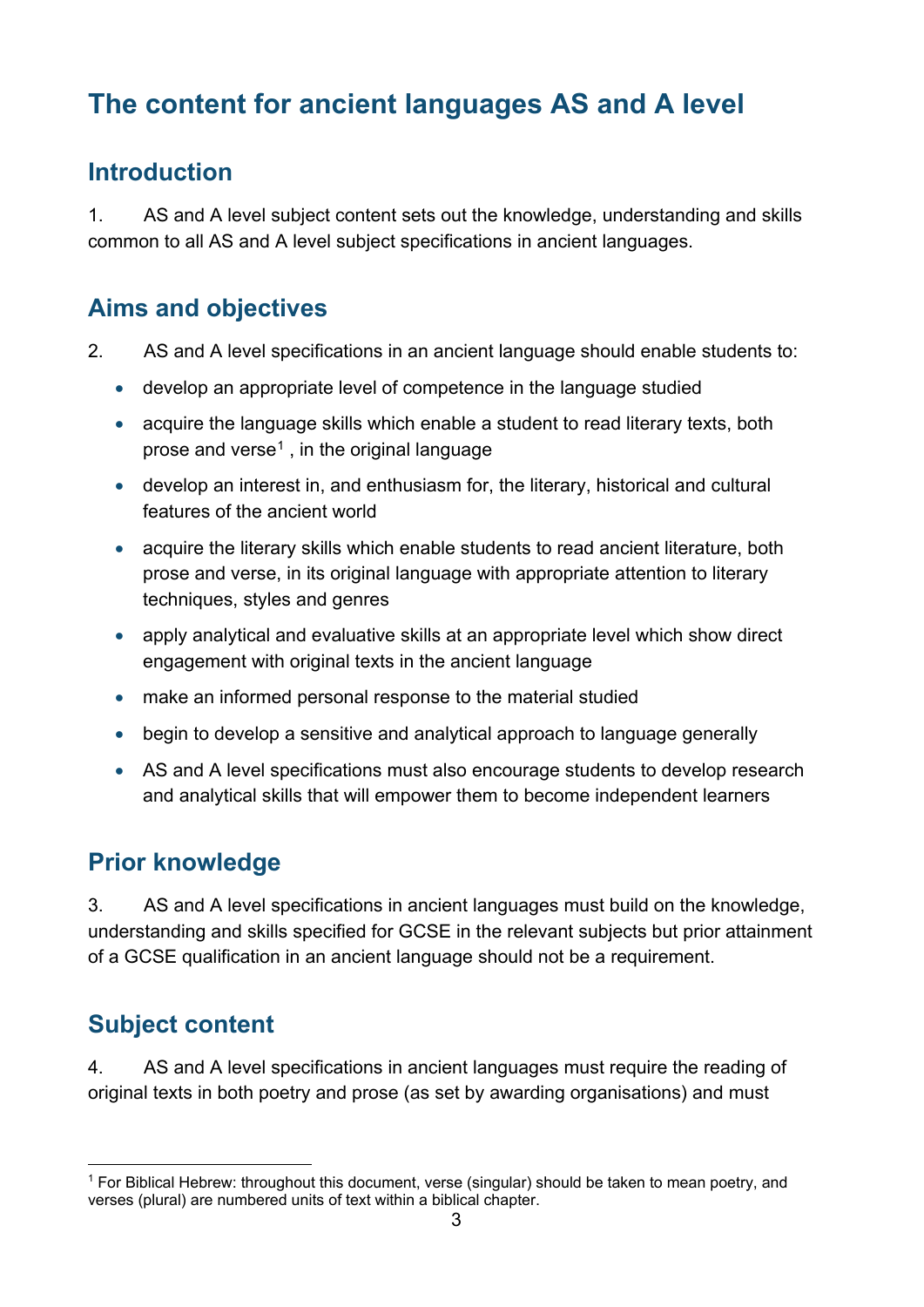extend these studies in breadth and depth from GCSE, further developing students' ability to analyse, evaluate and draw conclusions across the material they are studying.

5. AS specifications must require students to study one prose text (or one group of prose texts) and one verse text (or one group of verse texts). Each text (or group of texts) must be of approximately [2](#page-3-1)00-250 lines<sup>2</sup> in the original language.

6. In addition, A level specifications must require the reading of a further 200-250 lines (approximately) of prose text (or group of prose texts) and a further 200-250 lines (approximately) of verse text (or group of verse texts).

7. Students at A level must cover four different authors or genres across their course of study[3.](#page-3-2)

- 8. In Biblical Hebrew<sup>4</sup>:
	- specifications must not require the study of content beyond books from which set texts are taken
	- references in this document to social, cultural and historical contexts, and the ancient world, are as described within the books from which each set text is taken (not beyond)
	- references to authors and audiences do not apply to Biblical Hebrew

#### <span id="page-3-0"></span>**Knowledge and understanding of the language**

- 9. AS and A level specifications must require students to:
	- extend their knowledge of vocabulary and linguistic structures through continued linguistic study and through reading and studying texts in the original language
	- know and understand the application of accidence<sup>[5](#page-3-4)</sup> and syntax
	- know a defined vocabulary list of at least 700 words at AS level, and in addition<sup>6</sup> regular compounds of these words. No minimum is set for A level as students are expected to build on the defined vocabulary list at AS level and extend their knowledge of vocabulary through wider reading and study of texts in the original language

<sup>2</sup> In Biblical Hebrew: 150 -175 verses (numbered units of text within a biblical chapter).  $\overline{a}$ 

<span id="page-3-2"></span><span id="page-3-1"></span><sup>&</sup>lt;sup>3</sup> In Biblical Hebrew, four books of the Hebrew Bible, including at least one book from Pentateuch or Former Prophets, and at least two books from Latter Prophets or Writings (excluding Job). Two texts must be prose, two poetry.

<span id="page-3-3"></span><sup>4</sup> These restrictions apply to the aims and objectives in paragraph 2, and to the third and fifth bullet of paragraph 11.

<span id="page-3-4"></span> $5$  In Biblical Hebrew, accidence should be taken to mean morphology.

<span id="page-3-5"></span><sup>6</sup> Ancient Greek and Latin only.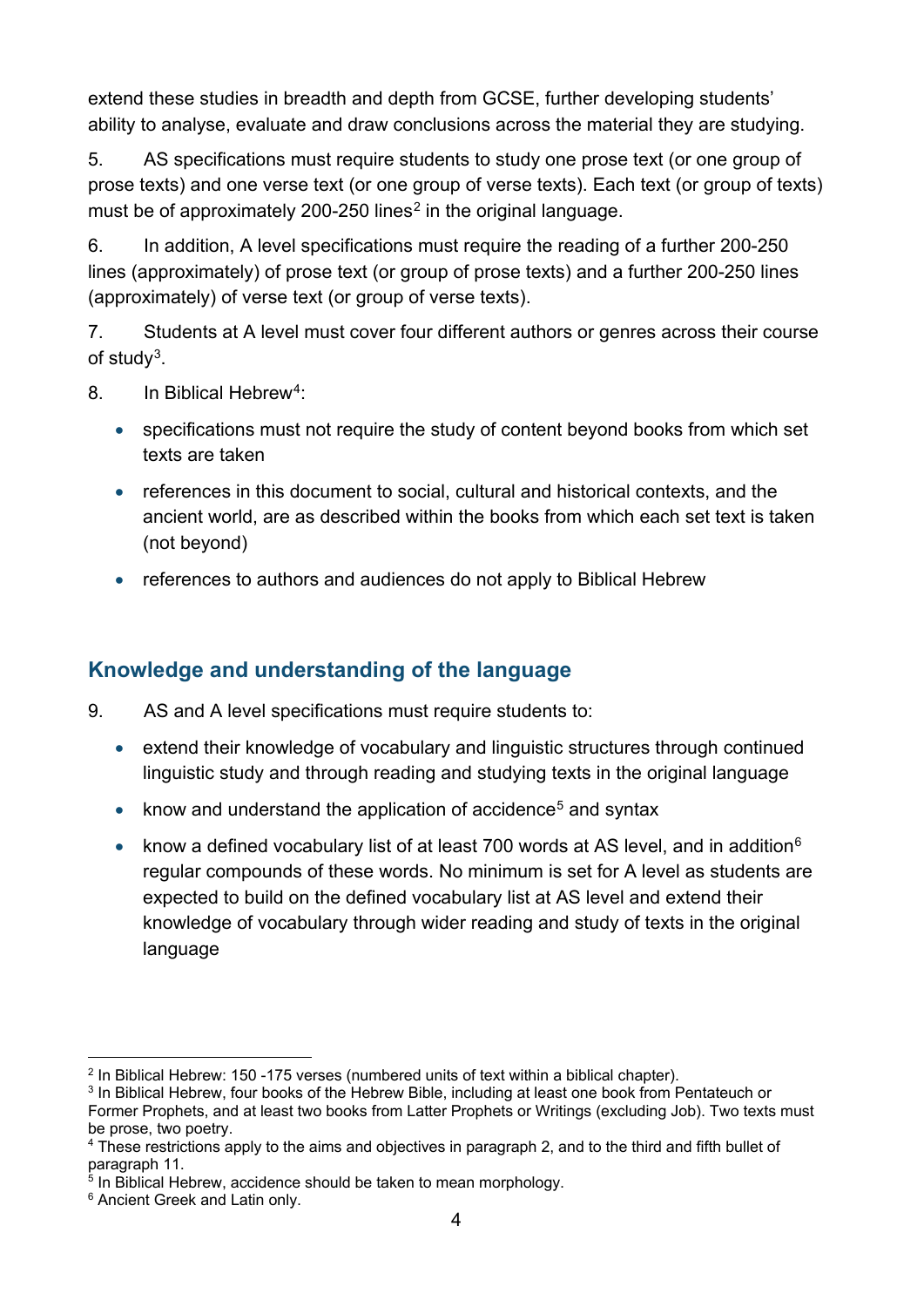- demonstrate their language skills and assimilation of linguistic material by the accurate translation of unseen material in the target language, either confected or original (adapted if necessary)
- demonstrate a detailed understanding of the linguistic structures of material written by ancient authors in the original language, including an understanding of individual words, phrases or sentences
- understand and appreciate ancient literature in the original language and have a critical awareness of its meaning and its literary techniques
- present relevant information in a clear, concise and logical manner using appropriate terminology in English
- for AS, demonstrate their ability to recognise, analyse and/or deploy, as appropriate, syntax and accidence (covering a wider range than at GCSE)

#### EITHER

• by their translation or comprehension of a narrative prose passage of adapted unseen ancient language

#### OR

- by translating sentences with two clauses from English into the ancient language
- 10. In addition A level specifications must require students to:
	- know and understand the application of more complex examples of accidence and syntax
	- demonstrate their ability to recognise, analyse, explain and/or deploy syntax and accidence

#### EITHER

• by demonstrating their understanding of a passage of unseen original text (either poetry or prose) through comprehension, translation and questions of syntax in English

OR

• by translating a short passage from English into the ancient language

#### <span id="page-4-0"></span>**Knowledge and understanding of literature, society and values**

- 11. AS and A level specifications must require students to:
	- extend their knowledge and appreciation of ancient literature beyond that specified for GCSE by the reading and detailed study of texts in the original language (as specified above in paragraphs 5 and 6)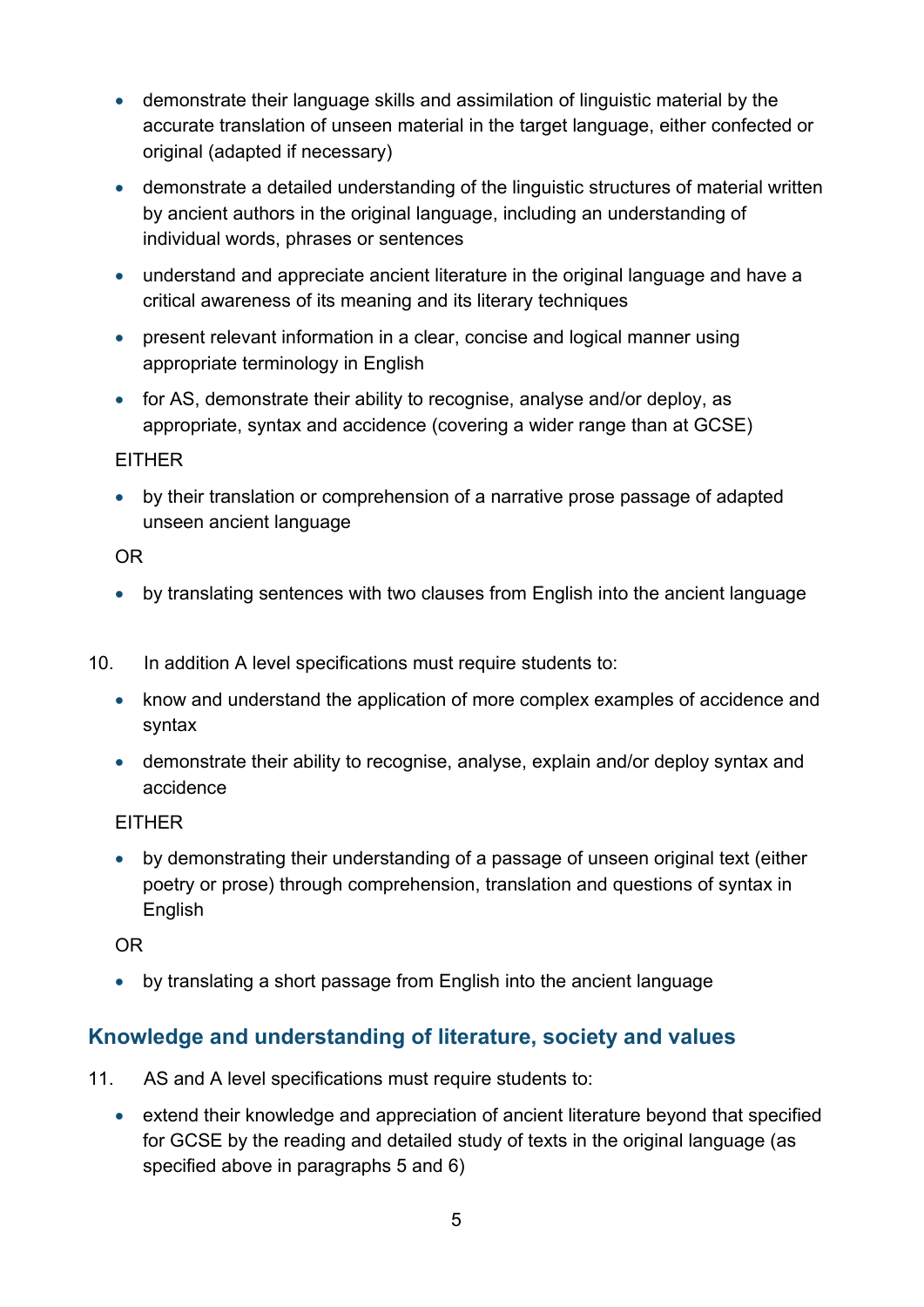- understand and appreciate the literary context for the prescribed texts by reading an appropriate selection of ancient literature in English translation, usually the remainder of the text from which the prescription is set
- understand and appreciate, as appropriate, the social, cultural and historical contexts for the prescribed texts, their authors and audiences
- identify, analyse and evaluate the literary techniques of a prescribed text, using appropriate technical terms in English to describe such techniques
- demonstrate appropriate historical or cultural knowledge when it is essential to the understanding or evaluation of a given phrase, sentence or passage
- demonstrate the appropriate selection of relevant information from a range of sources (such as the prescribed texts themselves, including sections read in English translation, material in suitable commentaries on the set texts, and, if appropriate, further material by the same author as the set text read in English translation), use this information to illustrate knowledge and understanding, and to analyse and summarise their findings
- present relevant information in a clear, concise and logical manner using appropriate terminology in English

12. In addition, A level specifications must require students to develop judgement and independence as they synthesise and reflect upon their knowledge and understanding of a range of literary texts and their contexts, and to demonstrate this increased level of critical appreciation by writing at sustained length on passages and topics from the prescribed texts.